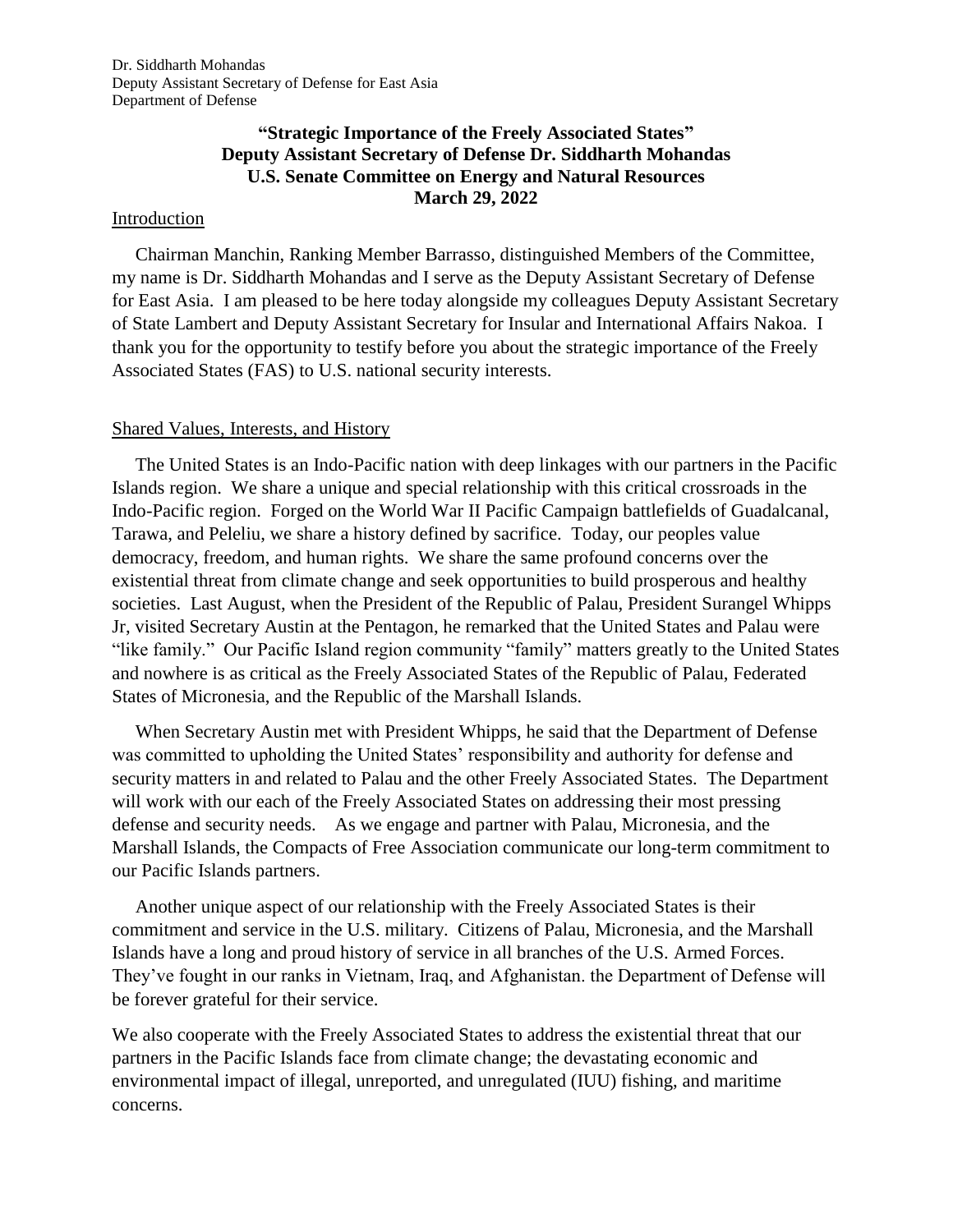## Compacts of Free Association (COFA)

The Compacts of Free Association with each of the Freely Associated States facilitates an unprecedented strategic partnership with our Palauan, Micronesian, and Marshallese partners. The United States has responsibility and authority for defense and security matters in and relating to the Freely Associated States and greatly values the unique access, basing, and overflight afforded us in each of these countries. The Compacts also allow the United States the right to strategically foreclose such access, basing, and overflight to third-country militaries. In an era of intensifying geopolitical competition, this is vital to U.S. national security interests. The Department of Defense is supporting our interagency partners as the U.S. Government seeks to negotiate amendments to allow for the continued provision of certain assistance, including certain federal programs and services, that would otherwise end after FY 2023 for the FSM and RMI, and after FY 2024 for Palau. While we do not fund or administer the economic assistance provisions of the Compacts, the Department of Defense has a vested interest in seeing the successful and mutually beneficial completion of the negotiations so that we can continue to bolster our strategic partnership with each of the Freely Associated States.

### Strategic Competition with the People's Republic of China

The United States is not the only nation that recognizes the significance of the strategic geography of Palau, Micronesia, and the Marshall Islands. The People's Republic of China (PRC) is seeking to expand its influence in the Freely Associated States, and the PRC is increasing its intimidating activities throughout the Pacific Islands region. From illegal, unreported, and unregulated (IUU) fishing to outright bullying of sovereign nations that have diplomatic ties with Taiwan instead of the PRC, the PRC's provocative behavior appears focused on eroding the U.S. strategic partnership with the Freely Associated States. The Compacts of Free Association are an important signal to both our partners as well as competitors, that the U.S. commitment to the Freely Associated States is iron-clad.

#### Security Cooperation and Future Opportunities

U.S. security cooperation operations, activities, and investments in the Freely Associated States are mutually beneficial and advance strategic partnerships with each of our partners. From routine exercises to strengthen U.S. readiness to subject matter expert exchanges to address shared challenges such as climate resiliency and maritime law enforcement, we are deeply engaged with our partners in Palau, Micronesia, and the Marshall Islands. Each of our partners' economies are threatened by the impact of illegal, unregulated, and unreported fishing in their waters. To address this, the Department of Defense budgeted and began implementing \$20M of International Security Cooperation Program funding (ISCP) for title 10 USC section 333 Building Partner Capacity activities and is projected to commit more ISCP funds in future years to address maritime capacity building with each of the Freely Associated States.